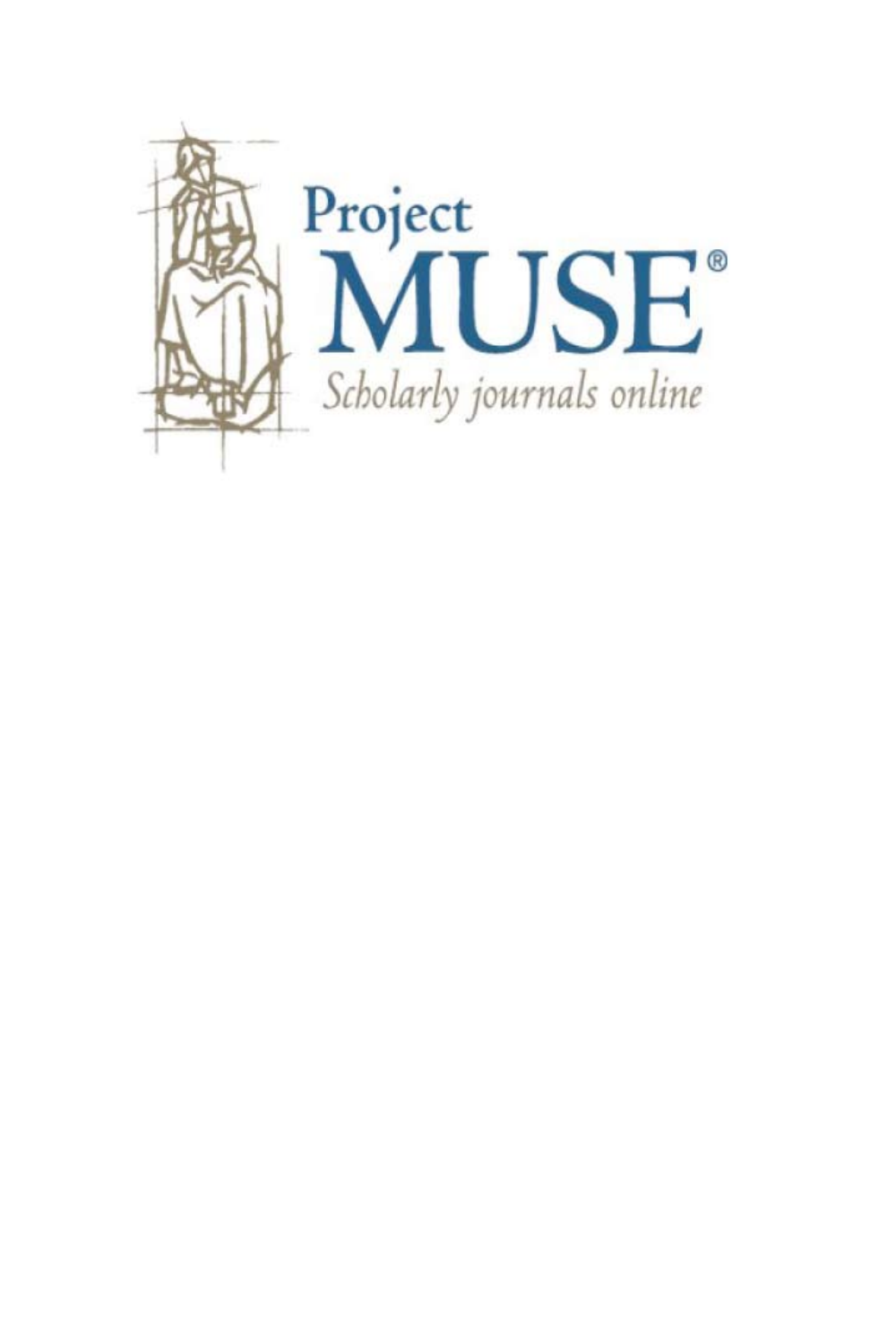## *Books*

## *Exhausting Dance: Performance and the Politics of*

*Movement.* By André Lepecki*.* London: Routledge, 2006; 160 pp. \$35.95 paper.

What can philosophy do for dance? In broad strokes, Western philosophy seeks to universalize experience, to encourage rumination from one author's perspective that might offer insights of use to many. Dance, though, hopes to explore the particular gesture, the particular release of energy, the particular moment of possibility without desire for broad appeal. Odd bedfellows, philosophy and dance have spawned a tiny literature concerned with aspects of Western theatrical dance, explored in large part by men (Sparshott 1988 and 1995; Fancher and Myers 1981) and phenomenological approaches to body knowledge, largely offered up by women (Foster et al. 2005; Fraleigh 1996 and 2004; Sheets-Johnston 1966). Although a palpable line of gender divides the discussion, this constant emerges: Philosophy tends to push conversations around dance away from physical movement toward a space of contemplation, where bodies can become interchangeable, and, in many ways, irrelevant.



Performance and the politics of movement

André Lepecki

Theorist André Lepecki's project, crystallized in *Exhausting Dance: Performance and the Politics of Movement* and extended in recent *TDR* articles,<sup>1</sup> involves centering current European philosophical trends on analyses of Europeanist dance theatre artistry. Here, as in previous philosophical explorations of dance, readers will immediately note the dominant Europeanist tendency to universalize "the politics of movement" through a blankly heterosexualized masculine whiteness. Politics, in this volume, involves the recovery of poststructuralist analysis for the field of dance, such that the individuated spectator's position may be privileged above other possibilities, which might include group communion, spiritual wellness, holistic expression, or social justice, to name a few politically progressive lenses of analysis and practices absent from this study. Here, readers will encounter an enthusiastic embrace of the current cadre of philosophers writ large for performance studies scholars concerned with bodies as texts—Gilles Deleuze and Félix Guattari, Jacques Derrida, Michel Foucault, Jacques Lacan. Be warned: Lepecki offers no summary overviews of these various writers or their methodologies, and if you haven't read their work recently, you will not find your way through this volume. Following the lead set by most English-language translations of Martin Heidegger, the book trades in an aggressive resistance to literary clarity, one that requires several careful perusals in order to comprehend the perspective at hand. Simultaneously intriguing and confounding, this small book predicts the rise of Europeanist ideologies for dance studies in the United States, a bourgeois retreat into travel to dance festivals and art

<sup>1.</sup> See *TDR* 50:4 (T192) Winter 2006, Dance and Philosophy section, guest editor André Lepecki, with articles by Peter Sloterdijk, José Gil, and Jenn Joy. Here, Lepecki hopes to introduce to the "vastly U.S.-dominated field of dance studies other voices and theoretical perspectives on dance—voices and perspectives coming from countries and traditions with little or no exposure in the U.S. (or in the Anglophone world)—and particularly with little or no exposure in the current canon of dance studies in the U.S. (or Anglophone) academy" (17). But surely Lepecki understands that Anglophone does not set limits for Europeanist ideologies, which cohere through Western philosophical traditions no matter the language being voiced.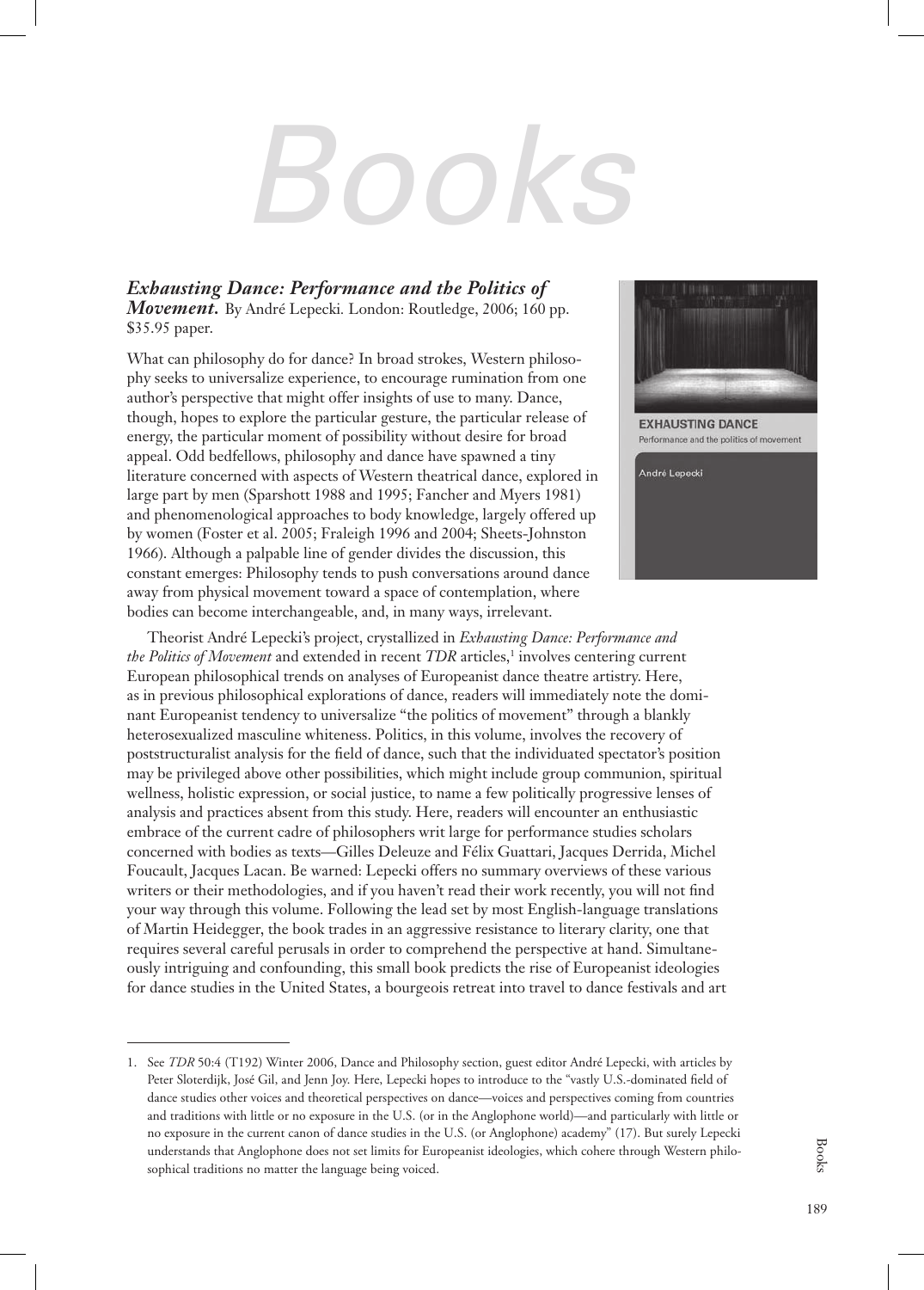galleries as a standard of dance research, $^2$  and a displacement of progressive minoritarian performance practices for the sake of a new canon of (unmarked) white dance artistry.<sup>3</sup>

The book intrigues in its historical analysis of the terms of motion within modernity. An introductory chapter proposes that Western conceptions of choreography emerged as "a peculiar invention of early modernity, as a technology that creates a body disciplined to move according to the commands of writing" (6). Lepecki then rethinks how stillness in dance offers a way to foreground being in performance, a way to resist contemporary proclivities for constant motion effectively bound up with concepts of subjection and self-imprisonment. A goal in these analyses, then, might be to reopen a space for the consideration of modernity's ends; to consider how a body onstage in stillness could enable unexpected subjectivities in an open field of the future where bodies do something beside engage the melancholic.

In eight case-study analyses, Lepecki deploys divergent conceptual frames. A chapter "Masculinity, Solipsism, Choreography: Bruce Nauman, Juan Dominguez, Xavier Le Roy" explores white male creativity in terms of haunting and the "idiot," defined by Lepecki as "the isolated, self-contained one fantasizing subjectivity as an autonomously self-moving being" (33). In critiquing idiotic solipsism within the work of these artists, Lepecki reifies it as a valuable source of inspiration for contemporary choreographies: "Through the particular kind of intensely formless solipsism performed by Le Roy the dismantling of modernity's idiotic body and its replacement by a relational body renews choreography as practice for political potentiality" (44). But as we all choreograph our daily encounters in the era of George W. Bush, who is surely a prime contemporary exponent of masculinist white solipsism, the possibilities for enabling political potentiality through considerations of dance theatre seem detached, ironic, and flaccid.

A chapter on works by Jérôme Bel claims that "paronomastic movement"—choreographed stillness or slowness intensified through repetition—"dissolves the temporal tyranny modernity's being-toward-movement imposes on subjectivity for it to be constantly on time" (63). Here, and often throughout the book, arguments that might apply to a particular performance are written as if to be of universal insight. Surely "slowness" functions contingently within performance, as any devotee of butoh might confirm, but all butoh is not equivalently useful in dissolving temporal tyrannies. A mightily overwritten chapter on the gallery performances of Trisha Brown and La Ribot trades in excessively dense poststructuralist jargon, even as it effectively ghettoizes the women as fodder for the theorization of space and especially the "toppling of plane" to "allow for nonphallogocentric [...] spatialities and noncolonialist territorializations" (68). While Lepecki intends to argue from a feminist perspective, he does not explain how this chapter coheres beyond the fact of his having seen these performances, and then considered ways in which these women choreograph space. How do these artists or these particular performances choreograph race, or ability, location or class, gender, velocity, status, age, desire, or family memory? None of these prisms feed Lepecki's ruminations on the horizontal; thus, they do not appear here. Ultimately, Lepecki considers dance performance

<sup>2.</sup> Lepecki built this project around performances he attended in Berlin, Lisbon, London, New York, Paris, and Philadelphia. While Lepecki wonders aloud at the significance of work "whose spectatorship will always be limited to the few attending European international dance festivals" (112), the volume constructs its hypotheses from these events and effectively limits experiential responses to this work to the handful of dance scholars in the United States who attend the international dance festival circuit.

<sup>3.</sup> Lepecki claims a desire "to address the choreographic outside the proper limits of dance" in order to "create new possibilities for thinking relationships between bodies, subjectivities, politics, and movements" (5) but then looks only to a tiny cohort of European and North American performance artists, each of whom proclaims an affinity with Western philosophical traditions. What might have been produced had Lepecki looked beyond the boundaries of individuated Western theatrical dance, to spaces where choreography is not predicated on separations of performers from audiences? How then could a study of the politics of movement actually inspire politicized responses?